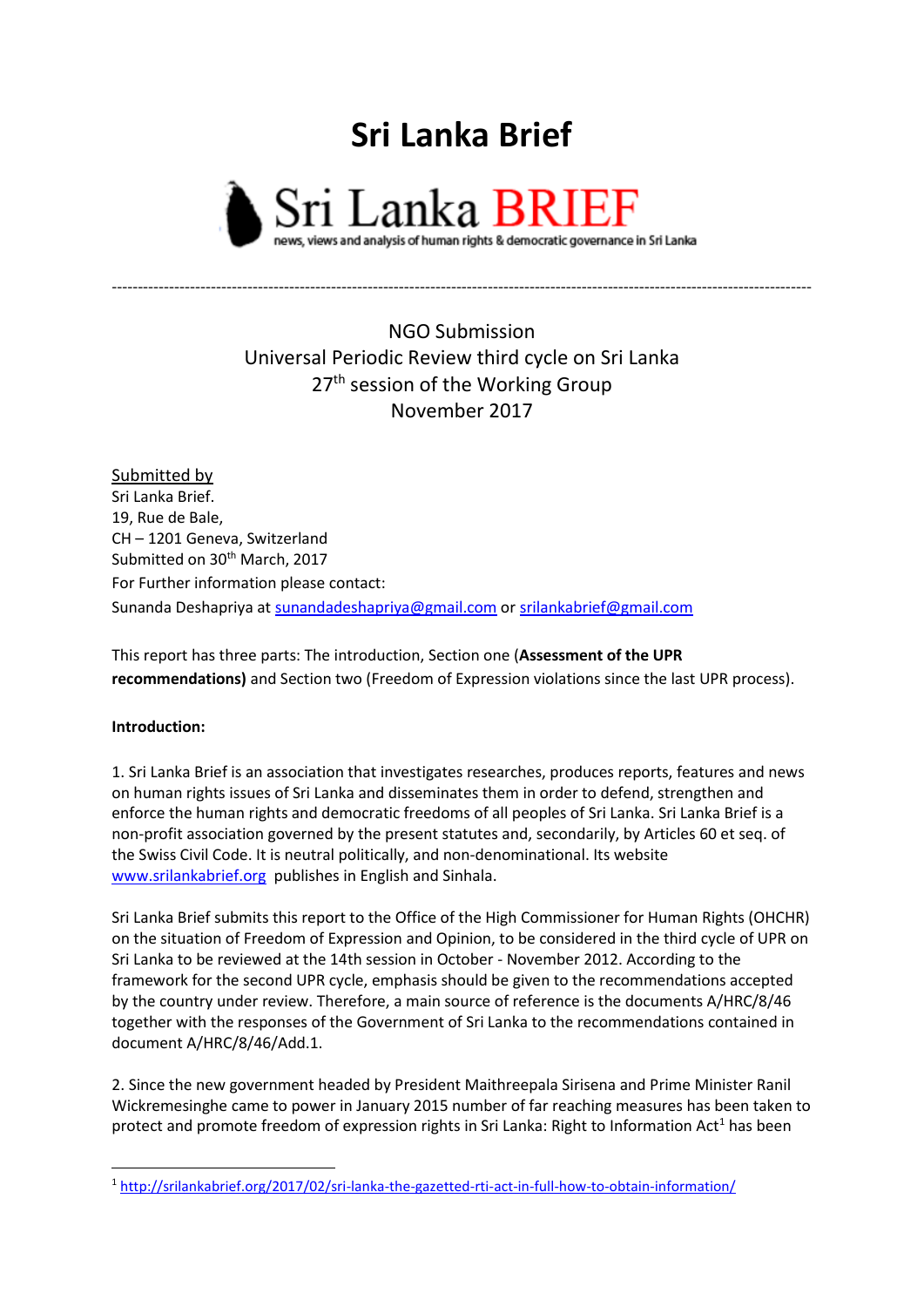enacted; Censorship and ban imposed by the previous government on selected web sites has been removed<sup>2</sup>; International Human Rights organisations has been allowed to visit the country and unhindered access to fact finding missions has been granted.

3. In general open space for dissent has been considerably expanded. Memorialisation of war dead by the Tamil community, which was banned under the previous government, too has been allowed. In both instances increasing surveillance by military personal has been reported in recent times<sup>3</sup>.

4. A cabinet subcommittee has been established to study the report prepared by a committee, appointed by the President's Secretary, to investigate various instances of harassment faced by journalists from 2005 to 2015.<sup>4</sup> The report has recommended only a meagre compensation for the victimised journalists and media workers, maximum amount being LKR 100,000 (700 \$) to Minimum LKR 25,000 (175 \$)<sup>5</sup>.

5. The government Information Department has initiated a process to establish Media Regulation Body<sup>6</sup>. It announced a call for submissions in November 2016. The first draft of the proposed "Independent Council for News Media Standards Act"<sup>7</sup> has already being prepared. The call for submissions and the first draft does not mention democratisations of huge state controlled media. The Government will establish media regulation mechanises this year<sup>8</sup>.

## **Section 1: Assessment of the implementation of recommendations accepted by the Government of Sri Lanka and voluntary commitments made during the second circle of UPR process in 2012**

3. In general, there has been visible progress on some of those recommendations made in UPR 2012. Compared to the second UPR in 2012, the human rights situation in Sri Lanka has improved providing open democratic space for dissent. Nevertheless lack of impartial and speedy investigations into killings, abductions, assaults, threats and hate campaigns on journalists and media workers remains a grave threat to freedom of expression in Sri Lanka. In short impunity for crimes against media remains a major course of concern for the safety of journalists and media workers in Sri Lanka.

4. According to the document A/HRC/8/46, paragraph 82, A.4, Sri Lanka accepted the recommendation by Ukraine to "*Cooperate actively with international mechanisms (...) as well as special procedures of the Human Rights Council".* Until now, Sri Lanka has not invited the UN Special Rapporteur on Freedom of Expression and Opinion although the government has offered a standing invitation to all United Nations Special Rapporteurs to visit Sri Lanka. In 2006 when Sri Lanka contested to become a member of the UN Human Rights Council for the years 2006-2008 GoSL made a commitment to invite the UN Special Rapporteur on Freedom of Expression which it has not fulfilled to date.

6. Cooperation with HR mechanisms goes beyond the submission of reports and information. Meaningful cooperation with the OHCHR requires the GoSL to reveal the implementation of the

1

<sup>2</sup> <https://freedomhouse.org/report/freedom-net/2015/sri-lanka>

<sup>3</sup> [https://rukiiiii.wordpress.com/2017/03/17/military-occupation-documenting-civilian-protests-and-the](https://rukiiiii.wordpress.com/2017/03/17/military-occupation-documenting-civilian-protests-and-the-struggle-of-the-newly-resettled/)[struggle-of-the-newly-resettled/](https://rukiiiii.wordpress.com/2017/03/17/military-occupation-documenting-civilian-protests-and-the-struggle-of-the-newly-resettled/)

<sup>4</sup> <https://www.ceylontoday.lk/print20170101CT20170331.php?id=18224>

<sup>5</sup> <http://www.lankaenews.com/news/5529/si> (in Sinhala)

<sup>6</sup> https://dgi.gov.lk/news/latest-news/380-media-standards-and-entitlements-public-views-expected-before-31-december

<sup>7</sup> <http://srilankabrief.org/2017/03/sri-lanka-independent-council-for-news-media-standards-act-full-text/>

<sup>8</sup> <http://srilankabrief.org/2017/01/sri-lanka-govt-will-establish-media-regulatory-commission-in-this-year/>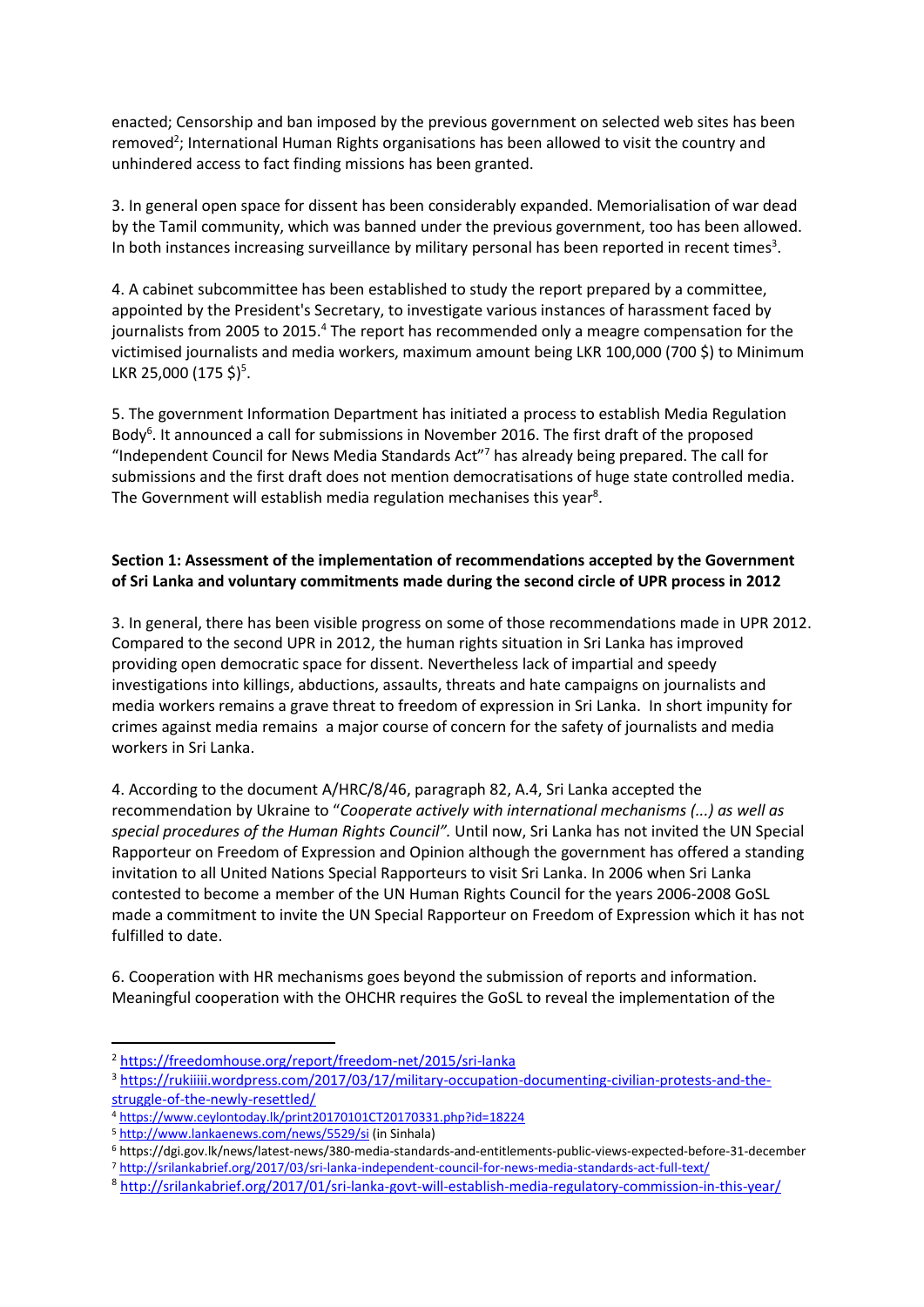treaties, the recommendations of treaty bodies, of special procedures, and UPR recommendations at the national level.

7. According to the document A/HRC/8/46, paragraph 82/39 Sri Lanka accepted the recommendation by Ireland to *take measures to safeguard freedom of expression and protect human rights defenders, and effectively investigate allegations of attacks on journalists, media personnel and human rights defenders and prosecute those responsible*.

8. Out of dozens of such cases only three instigations has shown visible progress: Abduction of journalist Prageeth Eknaligoda in 24<sup>th</sup> Janiary 2010; Assassination of journalist Lasantha Wickremetunge on 08 January 2009 and abduction and torture of journalist Keith Noyahr on 22 May 2008. There has been no concrete progress in any other investigations of attacks on journalists and media organisations including the killings and disappearances of journalists.

9. The Attorney General Department and Investigating officers of the Police has complained to the courts that Military hierarchy is not cooperating with the investigations of disappeared journalists Prageeth Eknaligoda<sup>9</sup> and assassinated journalists Lasantha Wickrematunge<sup>10</sup>. So far no sufficient action has been taken by the Government to remedy this unhealthy situation.

10. The government has so far not initiated any investigation in to the disappearance of journalists Subramanium Ramachandran<sup>11</sup> in Jaffna on 15<sup>th</sup> of February 2007 despite there is clear evidence that he was detained at a military check point on the same evening.

11. No progress has been reported on the killing of single Tamil minority journalist or media worker in the Northern and Eastern province so far<sup>12</sup>. The Chief Minister of the Tamil-majority Northern Province of Sri Lanka, C.V.Wigneswaran, too has said that the Sri Lankan government is not investigating the killing or disappearance of Tamil journalists when it is investigating cases involving Sinhalese journalists.<sup>13</sup>

## **Section 2: Major Freedom of Expression violations since the new government came to power in 2015.**

12. The New government has decided to maintain the Sri Lanka Press Council despite the call for its abolition by many stake holders. President Sirisena appointed a new Chairman including Board of the Directors on July 2015.<sup>14</sup> Issuing a press release the constituent partners of the Sri Lanka Press Institute (SLPI) condemned "the Executive actions of the President Maithripala Sirisena to re-activate the Sri Lanka Press Council on July 2, 2015 through the provisions of the anti-democratic Press Council Law No. 5 of 1973." 15

13. In early march 2016 Ministry of Parliamentary Reforms and Mass Media issued a circular calling for website registration. This was a continuation of previous regime's attempt to control web media without any legal provisions. "all news websites operating in Sri Lanka has to be registered with the Ministry of Parliamentary Reforms and Mass Media enabling them to be operated under recognised

 $13$  i bid

**<sup>.</sup>** <sup>9</sup> <http://srilankabrief.org/2016/01/eknaligoda-killing-tug-of-war-is-continuing/>

<sup>10</sup> [http://www.island.lk/index.php?page\\_cat=article-details&page=article-details&code\\_title=153823](http://www.island.lk/index.php?page_cat=article-details&page=article-details&code_title=153823)

<sup>11</sup> [http://srilankabrief.org/2016/02/where-is-journalist-subramanium-ramachandran-9-years-after-he-disappeared](http://srilankabrief.org/2016/02/where-is-journalist-subramanium-ramachandran-9-years-after-he-disappeared-watchdog/)[watchdog/](http://srilankabrief.org/2016/02/where-is-journalist-subramanium-ramachandran-9-years-after-he-disappeared-watchdog/)

<sup>12</sup> [http://www.newindianexpress.com/world/2016/nov/07/wigneswaran-asks-government-why-killing-or-disappearance](http://www.newindianexpress.com/world/2016/nov/07/wigneswaran-asks-government-why-killing-or-disappearance-of-tamil-journalists-is-not-investigated-1535876.html)[of-tamil-journalists-is-not-investigated-1535876.html](http://www.newindianexpress.com/world/2016/nov/07/wigneswaran-asks-government-why-killing-or-disappearance-of-tamil-journalists-is-not-investigated-1535876.html)

<sup>14</sup> <http://slpc.lk/media-center/press-release/item/63-new-director-board-appointed.html>

<sup>15</sup> <https://freemediasrilanka.wordpress.com/>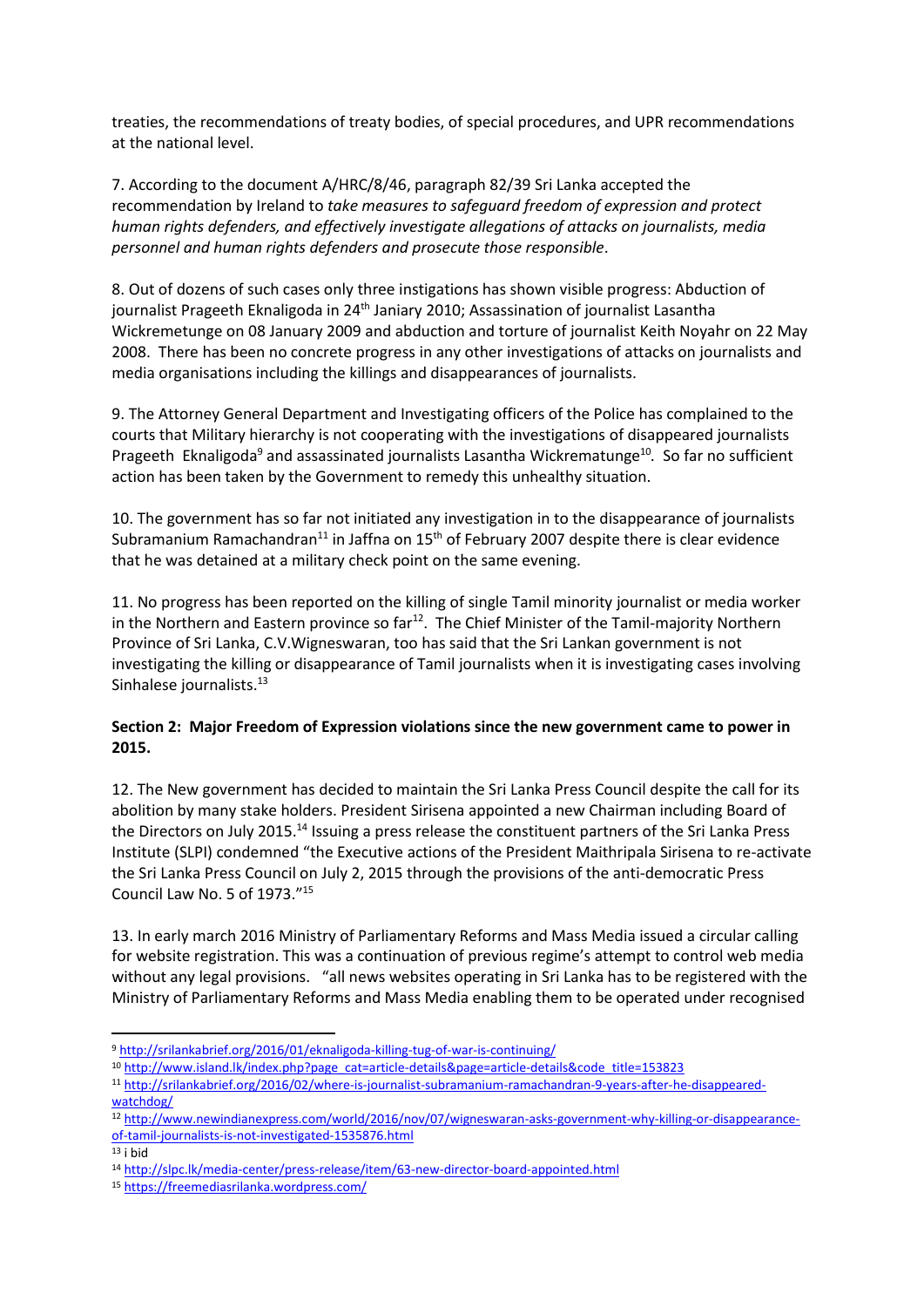ethics and standards without any interruption. …web sites that have not been registered so far are kindly requested to take necessary steps to obtain registration before 31 March 2016 and it regretfully informed that web sites remain unregistered will be considered as unlawful form the above date.<sup>16"</sup> Web site registration fee remains comparatively high in Sri Lanka.

14. Prime Minister Ranil Wickremesinghe has on number of occasions has threatened media personal. He has said that " certain media personnel who he said were adherents of the "Maha Brahma", who is now no longer in power. "The Brahmin class in media was created by a Maha Brahma who is no longer in power. That Brahmin class used to dine and drink with the Maha Brahma. The so-called Brahmin class has become outcastes (vasala),"<sup>17</sup> A few days later PM Wickremasinghe usaid that " … the Daily Mirror also went behind Rajapaksa. They belong to him. I am saying one thing. I have given time to adjust according to the new framework. If they cannot adjust Kesara Abeywardene [editor, Daily Mirror] can go home. Derana [TV] also started the game yesterday. Daily Mirror Editor Kesara Abesyeardene once wrote a story calling for my resignation. I have given time for them to correct themselves. If they don't do it Kesara Abeywardene has to go home. We cannot allow this nonsense to continue, Even Derana [TV] has started to play games once again. If Derana becomes pro Rajapaksa we will have to disclose all their thefts. "18

15. President Maithreepala Sirisena also on several occasions has warned media for being critical of the government: For instance President Maithripala Sirisena has said that "certain media organisations, journalists, nongovernmental organizations (NGOs) and traitorous forces act without realizing the importance of ensuring national security. The President said he was not ready to compromise national security in order to please NGOs. I have to say this clearly: some media behaved in an unacceptable manner abusing the media freedom that exists today"<sup>19</sup>.

16. Astrologer Vijitha Rohana Wijemuni ws arrested and remanded on charges of making false predictions regarding the fate of President Maithripala Sirisena. In Mid 2016 he predicted that President Sirisena will die within six months. Later was released on bail<sup>20</sup>.

17. Navy Commander Vice Admiral Ravi Wijayagunaratne assaulted Roshan Gunasekera, a local correspondent for The Island and Divaina dailies, while the journalist was reporting navy action to open the port blocked by protesting port workers. Video footage recorded by other journalists showed the navy commander darting towards Gunasekera, assaulting him and using foul language.The International Federation of Journalists (IFJ) and the Free Media Movement, Sri Lanka (FMM) in condemned the attack by the Sri Lankan Navy commander on a journalist at the Magampura Port in Hambantota, Southern Province on December  $10^{21}$ . The IFJ demanded immediate action against the commander. No action was taken by the government.

18. The Secretary of the Ministry send a showcase letter to the Derana TV accusing the channel of falsification of a speech by President Maithripala Sirisena in a news bulletin and demanded an explanation before further action on November 18. Earlier the same official had written to the

**.** 

<sup>16</sup> [http://www.asianmirror.lk/media-quality-watch/item/15192-government-criticized-for-requesting-news-websites-to](http://www.asianmirror.lk/media-quality-watch/item/15192-government-criticized-for-requesting-news-websites-to-register)[register](http://www.asianmirror.lk/media-quality-watch/item/15192-government-criticized-for-requesting-news-websites-to-register)

 $17$  i bid

<sup>&</sup>lt;sup>18</sup> [http://www.island.lk/index.php?page\\_cat=article-details&page=article-details&code\\_title=140349](http://www.island.lk/index.php?page_cat=article-details&page=article-details&code_title=140349)

<sup>19</sup> http://www.dailymirror.lk/article/President-slams-some-NGOs-media-traitorous-forces-

<sup>118241.</sup>html#sthash.3BehyPIc.dpuf

<sup>20</sup> http://srilankabrief.org/2017/02/astrologer-arrested-for-predicting-sri-lanka-presidents-death-within-6-months-bailedout/

<sup>&</sup>lt;sup>21</sup> http://srilankabrief.org/2016/12/sri-lankan-navy-commander-assaults-journalist-ifj/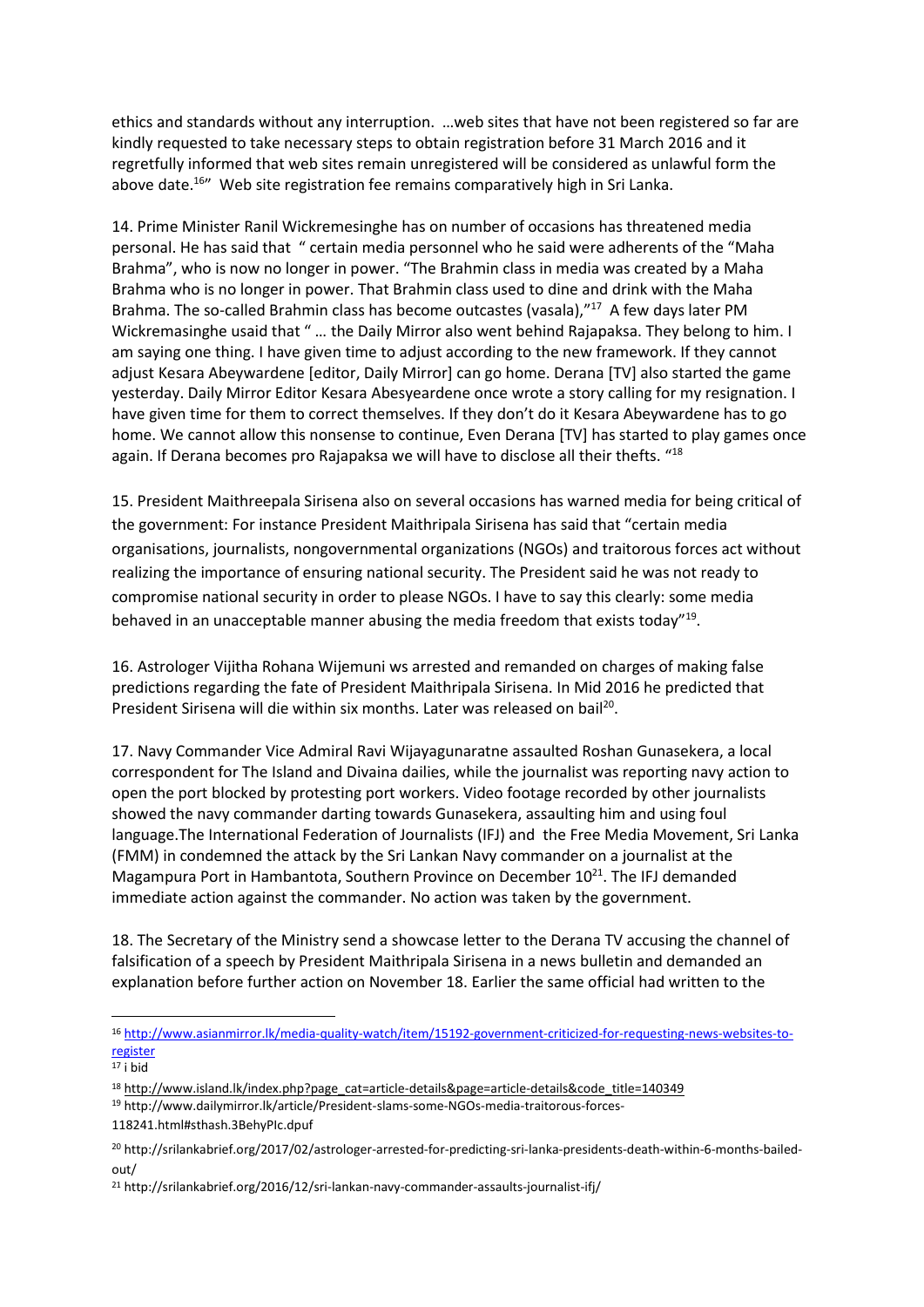channel informing them that an inquiry was being conducted into this matter $2^2$ . The International Federation of Journalists (IFJ) and the Free Media Movement (FMM), Sri Lanka expressed serious concerns over actions by the Ministry of Parliamentary Reforms and Mass Media on the Ada Derana News TV channel. The IFJ demanded that the Sri Lankan authorities refrain from any arbitrary action restricting freedom of the press $^{23}$ .

19. On 25th of November by Gampaha Magistrate Mrs. Kavindra Nanayakkara issued an Interpol order to arrest Mr. Sandaruwan Senadheera, Editor of Lanka E News, for the allegation of the contempt of court. This is the first incident of issuing an international warrant against a Sri Lankan journalist. The Free Media Movement's (FMM's) issued a statement questioning the action of the Judge $^{24}$ , which later proved to be inconsistent with the international law. Editor Sandaruwan Senadheera was threatened at several occasions under the previous Rajapakse government and had to leave the country as a result. Later The Supreme Court noticed Lanka E News Editor Sandaruwan Sandheera to appear before Court on March 3 on contempt of court charges<sup>25</sup>.

20. The decision taken by the Media Ministry in October 2016 to cancel the broadcasting licence of the Carlton Sports Network (CSN) was seen more as a political decision than anything related to the law.<sup>26</sup> The network was owned by the son of a former president Rajapaksa<sup>27</sup>. Parliamentary Reforms and Mass Media Minister Gayantha Karunatilake was quoted in the Media Ministry website as saying the broadcasting licence of CSN was cancelled since the channel failed to adhere to transmission regulations<sup>28</sup>.

The End.

**.** 

<sup>22</sup> http://srilankabrief.org/2016/11/sri-lanka-fmm-questions-media-secs-showcase-letter-to-derana-tv/

<sup>23</sup> http://srilankabrief.org/2016/11/arbitrary-action-on-derana-tv-by-sri-lankan-government/

<sup>24</sup> http://srilankabrief.org/2016/11/any-legal-action-against-lanka-e-news-should-be-fair-and-just-free-media-movement/

<sup>25</sup> http://dailynews.lk/2017/01/19/law-order/105175/sc-notices-lanka-e-news-editor

<sup>26</sup> http://srilankabrief.org/2016/10/cancelling-csn-tv-licence-a-political-move/

<sup>27</sup> http://srilankabrief.org/2016/10/rajapksas-owned-cartlon-sports-tv-network-licence-cancelled/

<sup>28</sup> http://www.media.gov.lk/news-archives/668-csn-broadcasting-license-cancelled-for-not-adhering-to-transmissionregulations